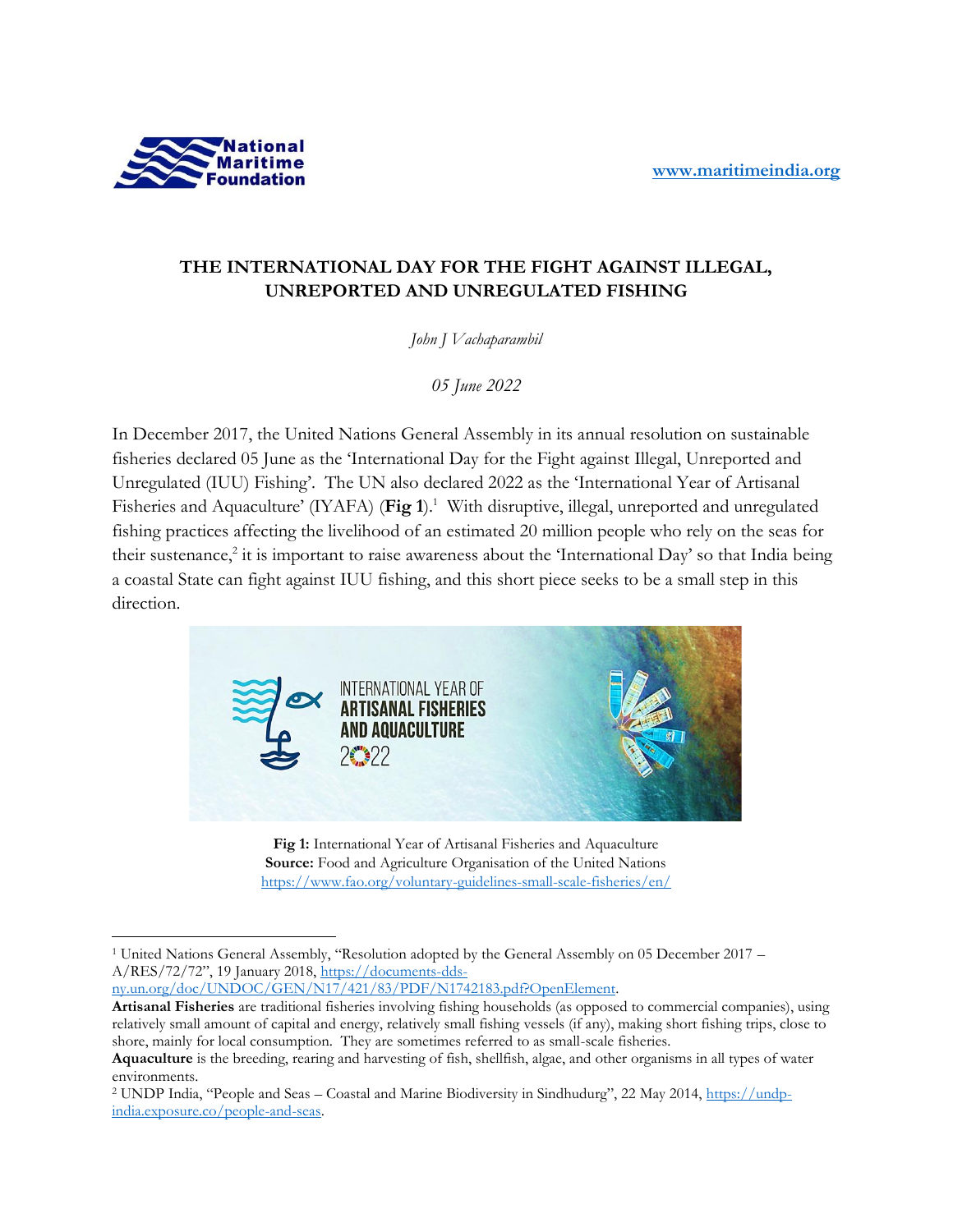The proceedings that led to the official declaration of the 'International Day' initially began in 2015 when the General Fisheries Commission for the Mediterranean (GFCM) proposed an initiative be launched to declare an 'International Day for the Fight against IUU fishing' during the thirty-ninth session of the FAO Conference.<sup>3</sup> Subsequently, the GFCM submitted a proposal during the thirtysecond session of the FAO Committee of Fisheries (COFI) held in Rome from 11-15 July 2016.<sup>4</sup> In its proposal, the GFCM requested that 05 June be declared as the 'International Day for the Fight against IUU Fishing' and the same was endorsed by COFI in its April 2016 Report.<sup>5</sup> In the fortieth session Report of the FAO Conference released in 2017, two resolutions were passed, the first for declaring 2022 as the 'International Year of Artisanal Fisheries and Aquaculture' and the latter for declaring 05 June as the 'International Day for the Fight against IUU Fishing', both addressed to the UN Secretary General.<sup>6</sup>

05 June is of importance as it was on this date, after a gap of seven years, the FAO Agreement on Port State Measures to Prevent, Deter and Eliminate Illegal, Unreported and Unregulated Fishing (PSM Agreement) came into force. The PSM Agreement is the first international legally binding agreement devoted specifically to the fight against IUU fishing. The Agreement stipulates port state measures to prevent, deter and eliminate IUU fishing by preventing vessels engaged in such fishing activities from using ports and landing their catches. This helps in reducing the incentives provided to such vessels that would then prevent them from operating and thus reducing such fish products from reaching both national and international markets. The provisions of the PSM agreement applies to fishing vessels seeking entry into a designated port of a State that is different from their flag State.<sup>7</sup>

[https://www.fao.org/fileadmin/user\\_upload/faoweb/GFCM/News/IUU-day-2016-cofi-w.pdf.](https://www.fao.org/fileadmin/user_upload/faoweb/GFCM/News/IUU-day-2016-cofi-w.pdf)

<sup>3</sup> Food and Agriculture Organisation of the United Nations, "Declaring an International Day for the Fight against Illegal, Unreported and Unregulated fishing", *General Fisheries Commission for the Mediterranean*,

The **Food and Agriculture Organisation (FAO)** is a specialised agency of the UN that leads international efforts to defeat hunger, with a goal, i.e., to achieve food security for all and make sure that people have regular access to enough high-quality food to lead active and healthy lives.

The **General Fisheries Commission for the Mediterranean** (GFCM) was established under Article XIV of the FAO Constitution as a regional fisheries management organisation (RFMO) having a critical role in fisheries governance and the authority to make binding recommendations for fisheries conservation and management and for aquaculture development.

<sup>4</sup> Food and Agriculture Organisation of the United Nations, "Report of the thirty-second session of the COFI", *ISSN 2070-6987*, [https://www.fao.org/3/i6882e/i6882e.pdf.](https://www.fao.org/3/i6882e/i6882e.pdf)

<sup>5</sup> FAO, "Committee on Fisheries – Thirty-second session", April 2016, *COFI/2016/5*, 11-15 July 2016, [https://www.fao.org/3/mq655e/MQ655E.pdf.](https://www.fao.org/3/mq655e/MQ655E.pdf)

<sup>6</sup> Food and Agriculture Organisation of the United Nations, "Report of the Conference of FAO – C 2017/REP", 03-08 July 2018[, https://www.fao.org/3/mu208e/mu208e.pdf.](https://www.fao.org/3/mu208e/mu208e.pdf)

Appendix G – Resolution 6/2017 – 2022 International Year for Artisanal Fisheries and Aquaculture.

Appendix J – Resolution  $9/2017 - 05$  June as International Day for the Fight against IUU Fishing.

<sup>7</sup> Food and Agriculture Organisation of the United Nations, "Agreement on Port State Measures to Prevent, Deter and Eliminate Illegal, Unreported and Unregulated Fishing", [https://www.fao.org/3/i5469t/I5469T.pdf.](https://www.fao.org/3/i5469t/I5469T.pdf)

**Flag State** is a country where a company registers its commercial and merchant ships.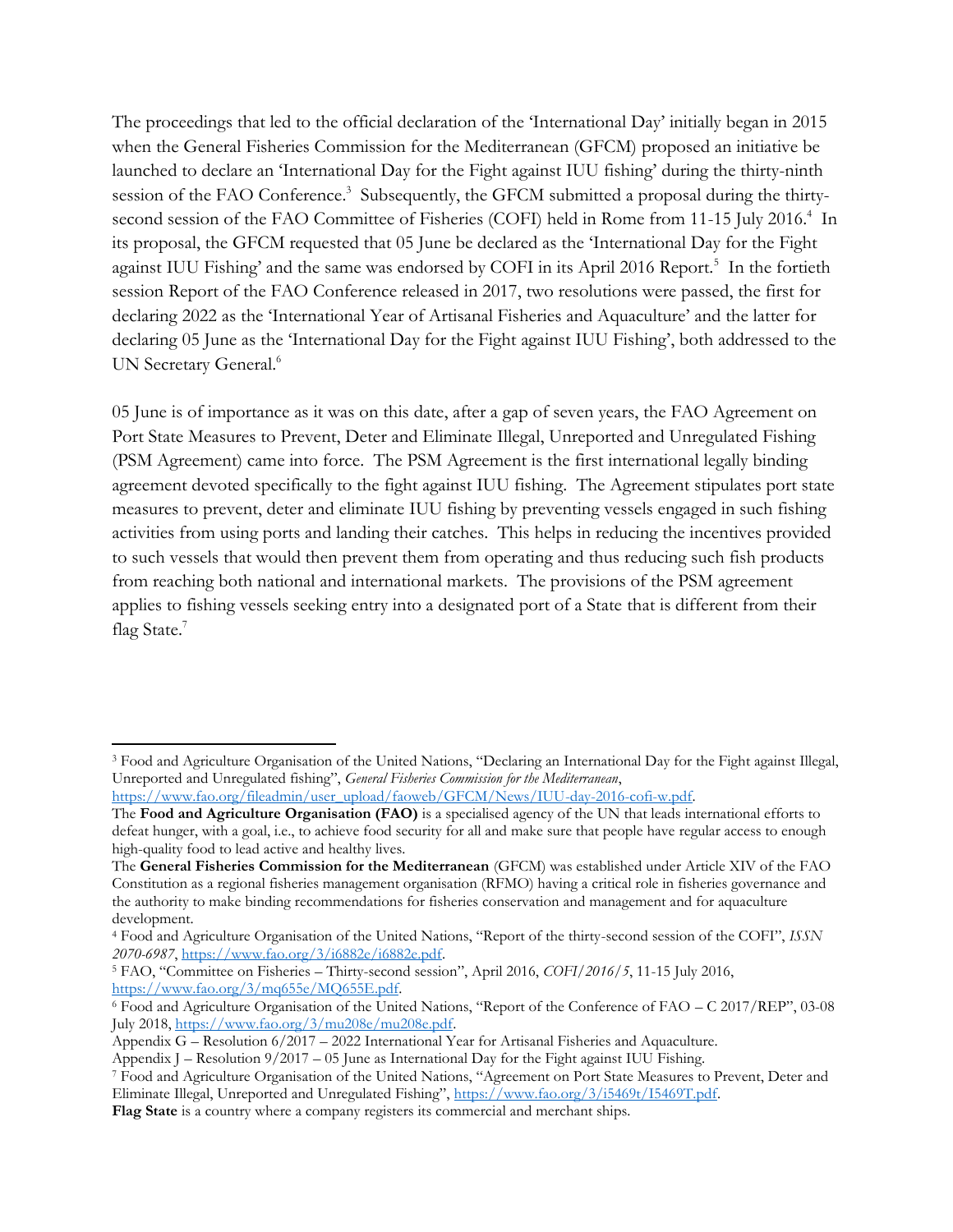The 'International Day' was for the first time observed on 05 June 2018.<sup>8</sup> The United Nations mention that 'International Days' are occasions to educate the general public on issues of concern, to mobilise political will and resources to address global problems, and to celebrate and reinforce achievements of humanity.<sup>9</sup> In this regard, the purpose of observing the 'International Day for the Fight against IUU fishing' is (a) to promote awareness about the threats posed by IUU fishing and its impact on sustainable fisheries and (b) to urge the international community to effectively regulate harvesting and end IUU fishing activities.<sup>10</sup> Considering the impact of IUU fishing on the marine environment and marine biodiversity, it is befitting that the United Nations have asked the nations to commemorate the 'World Environment Day' on  $05$  June every year,<sup>11</sup> and theme for 2022 is 'Only One Earth', focusing on living sustainably in harmony with nature.<sup>12</sup>

The gravity of IUU fishing, also referred to as 'pirate fishing',<sup>13</sup> as a global threat was initially highlighted by the COFI.<sup>14</sup> According to the FAO, 'IUU fishing' is a very broad term that captures a wide variety of fishing activities, in all types and dimensions of fisheries, occurring both on the high seas and in areas within national jurisdiction. The FAO also opined that IUU fishing also covers all aspects and stages of the capture and utilisation of fish, and it may sometimes be associated with organised crime (including drug trafficking, contraband trafficking, human trafficking, etc).<sup>15</sup> The FAO further mention that IUU fishing activities not just violate both international and national regulations but also impact national and regional efforts for conservation and management of fish stocks and as result reduce the scope of achieving sustainability long-term.<sup>16</sup> Available data on IUU fishing shows that such fishing activities are responsible for the loss of 11-26 tons of fish each year, corresponding to an economic value of US\$10-23 billion.<sup>17</sup>

Being a coastal State India has about 8118 km of coastline, nearly 2 million sq.km of exclusive economic zone (EEZ) and half a million sq.km of continental shelf, bringing the estimated fisheries potential from these areas to around 4.41 million tons. Total combined potential derived from 3.15 million hectares of reservoirs, 2.5 million hectares of ponds and tanks, 1.25 million hectares of

<sup>8</sup> CareOurEarth, "International Day against Illegal Fishing 2022", 24 April 2022, [https://www.careourearth.com/international-day-against-illegal-fishing/.](https://www.careourearth.com/international-day-against-illegal-fishing/)

<sup>9</sup> United Nations, "United Nations Observances", [https://www.un.org/en/observances.](https://www.un.org/en/observances) 

<sup>&</sup>lt;sup>10</sup> *Ibid.8*, CareOurEarth, "International Day against Illegal Fishing 2022".

<sup>&</sup>lt;sup>11</sup> Chime Youdon, "World Environment Day", 05 June 2020, https://maritimeindia.org/world-environment-day/.

<sup>12</sup> UNEP, "World Environment Day 2022", [https://www.unep.org/events/un-day/world-environment-day-2022.](https://www.unep.org/events/un-day/world-environment-day-2022) 

<sup>13</sup> Vijay Sakhuja, "Six steps to combating IUU fishing", 29 February 2016, [https://maritimeindia.org/six-steps-to](https://maritimeindia.org/six-steps-to-combatting-iuu-fishing/)[combatting-iuu-fishing/.](https://maritimeindia.org/six-steps-to-combatting-iuu-fishing/) 

<sup>14</sup> Food and Agriculture Organisation of the United Nations, "Illegal, Unreported and Unregulated (IUU) fishing", [https://www.fao.org/iuu-fishing/international-framework/ipoa-iuu/en/.](https://www.fao.org/iuu-fishing/international-framework/ipoa-iuu/en/)

The **Committee of Fisheries (COFI)** is a subsidiary body of the FAO Council and was established by the FAO Conference in 1963. It is the only inter-governmental global forum where FAO Members meet to review and consider the issues and challenges related to fisheries and aquaculture.

<sup>15</sup> Food and Agriculture Organisation of the United Nations, "What is IUU fishing?", [https://www.fao.org/iuu](https://www.fao.org/iuu-fishing/background/what-is-iuu-fishing/en/)[fishing/background/what-is-iuu-fishing/en/.](https://www.fao.org/iuu-fishing/background/what-is-iuu-fishing/en/)

<sup>16</sup> *Ibid*.

<sup>17</sup> United Nations, "International Day for the Fight against Illegal, Unreported and Unregulated Fishing", [https://www.un.org/en/observances/end-illegal-fishing-day.](https://www.un.org/en/observances/end-illegal-fishing-day)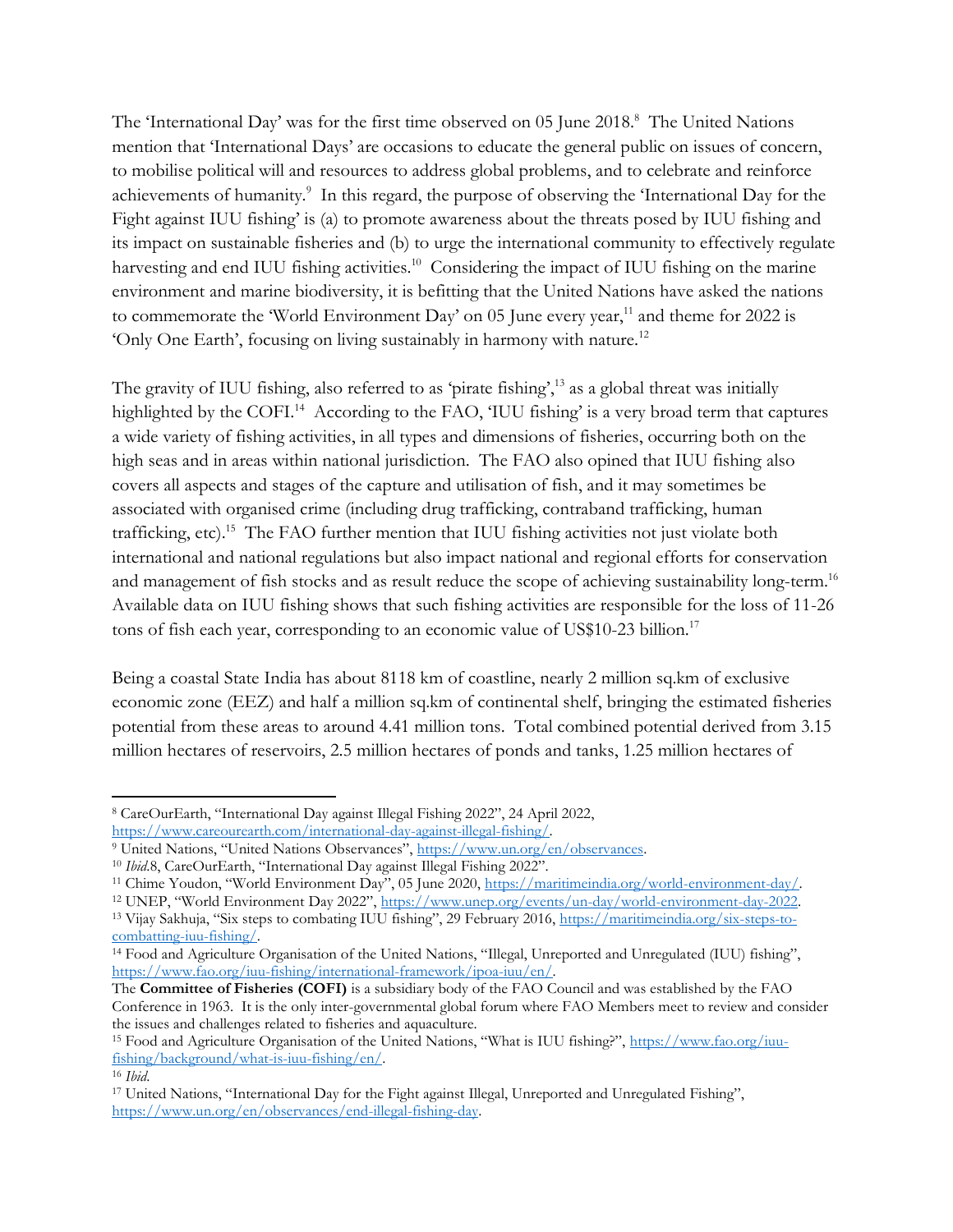brackish water area, cold water resources of hilly states and all other inland fishery resources, is 15 million tons.<sup>18</sup> The nation also have 131 Marine Protected Areas (MPAs) covering a total area of 1864.84 sq.km and these include sanctuaries, national parks, and community reserves.<sup>19</sup> Even with such diverse environments, as per the IUCN Red List most species of fish in India are categorised as either vulnerable, endangered or critically endangered.<sup>20</sup> This could also be the reason for the fall in the production of fish from inland sectors which stood at a mere 7.77 million tons during  $2016-17$ .<sup>21</sup> Also there is a stark contrast between the definition of the term 'fish' as per the provisions of the Maritime Zones of India Act 1981 and the Indian Marine Fisheries Bill 2021. While the term 'fish' as per the MZI Act 1981 means 'any aquatic animal, whether piscine or not, and includes shellfish crustaceans, molluscs, turtle (*chelonia*), aquatic mammal (the young, fry, eggs, and spawn thereof), *holothurians*, coelenterates, seaweed, coral (*porifera*), and any other aquatic life, <sup>22</sup> the definition of the term 'fish' under the 2021 Bill excludes marine mammals, reptiles and sea birds. 23 Another issue of concern is that even though India became a member of the FAO on 16 October 1945,<sup>24</sup> the nation till date, have not ratified the PSM Agreement.<sup>25</sup> Most of the Indian laws, regulations, policies and plans to curb IUU fishing are based on the FAO non-binding soft law instruments which include:

- 1. 2001 International Plan of Action to Prevent, Deter and Eliminate Illegal, Unreported and Unregulated Fishing (IPOA-IUU).<sup>26</sup>
- 2. 2007 Model Scheme on Port State Measures to Combat Illegal, Unreported and Unregulated Fishing.<sup>27</sup>
- 3. 2014 Voluntary Guidelines for Flag State Performance.<sup>28</sup>

<sup>18</sup> Department of Fisheries, Government of India, "Marine Fisheries", [https://dof.gov.in/marine-fisheries.](https://dof.gov.in/marine-fisheries) <sup>19</sup> Captain Himadri Das, "Biodiversity Conservation in India: The Security Dimension", 07 March 2022, [https://maritimeindia.org/biodiversity-conservation-in-india-the-security-dimension/.](https://maritimeindia.org/biodiversity-conservation-in-india-the-security-dimension/)

<sup>20</sup> AGK Menon, "Threatened Fishes of India and their conservation", January 2004, *Zoological Survey of India*, [http://faunaofindia.nic.in/PDFVolumes/spb/032/index.pdf.](http://faunaofindia.nic.in/PDFVolumes/spb/032/index.pdf)

<sup>&</sup>lt;sup>21</sup> *Ibid.*18, Department of Fisheries, "Marine Fisheries".

<sup>22</sup> Section 2(b), The Maritime Zones of India (Regulation of Fishing by Foreign Vessels) Act, 1981, [https://www.indiacode.nic.in/bitstream/123456789/1817/1/198142.pdf.](https://www.indiacode.nic.in/bitstream/123456789/1817/1/198142.pdf)

Piscine means of, relating to, or resembling a fish.

**Holothurians** are marine animals with a leathery skin and an elongated body containing a single, branched gonad (Example: Sea cucumber).

**Coelenterates** includes invertebrates, having a saclike body with a single opening (mouth), which occurs in polyp and medusa forms (Example: Jellyfish).

<sup>23</sup> Section 2(d), The Indian Marine Fisheries Bill, 2021, [https://dof.gov.in/sites/default/files/2021-](https://dof.gov.in/sites/default/files/2021-10/Draft_Indian_Marine_Fisheries_Bill_2021.pdf) [10/Draft\\_Indian\\_Marine\\_Fisheries\\_Bill\\_2021.pdf.](https://dof.gov.in/sites/default/files/2021-10/Draft_Indian_Marine_Fisheries_Bill_2021.pdf)

<sup>24</sup> Food and Agriculture Organization of the United Nations, "Membership of FAO – Member Nations", [https://www.fao.org/legal-services/membership-of-fao/en/.](https://www.fao.org/legal-services/membership-of-fao/en/)

<sup>25</sup> *Ibid*.7, FAO, "PSM Agreement".

<sup>26</sup> Food and Agriculture Organization of the United Nations, "IPOA-IUU", [https://www.fao.org/3/y1224e/Y1224E.pdf.](https://www.fao.org/3/y1224e/Y1224E.pdf)

<sup>&</sup>lt;sup>27</sup> Food and Agriculture Organization of the United Nations, "Model Scheme on port State measures to combat illegal, unreported and unregulated fishing", [https://www.fao.org/3/a0985t/A0985T.pdf.](https://www.fao.org/3/a0985t/A0985T.pdf)

<sup>28</sup> Food and Agriculture Organization of the United Nations, "Voluntary Guidelines for Flag State Performance", [https://www.fao.org/3/i4577t/i4577t.pdf.](https://www.fao.org/3/i4577t/i4577t.pdf)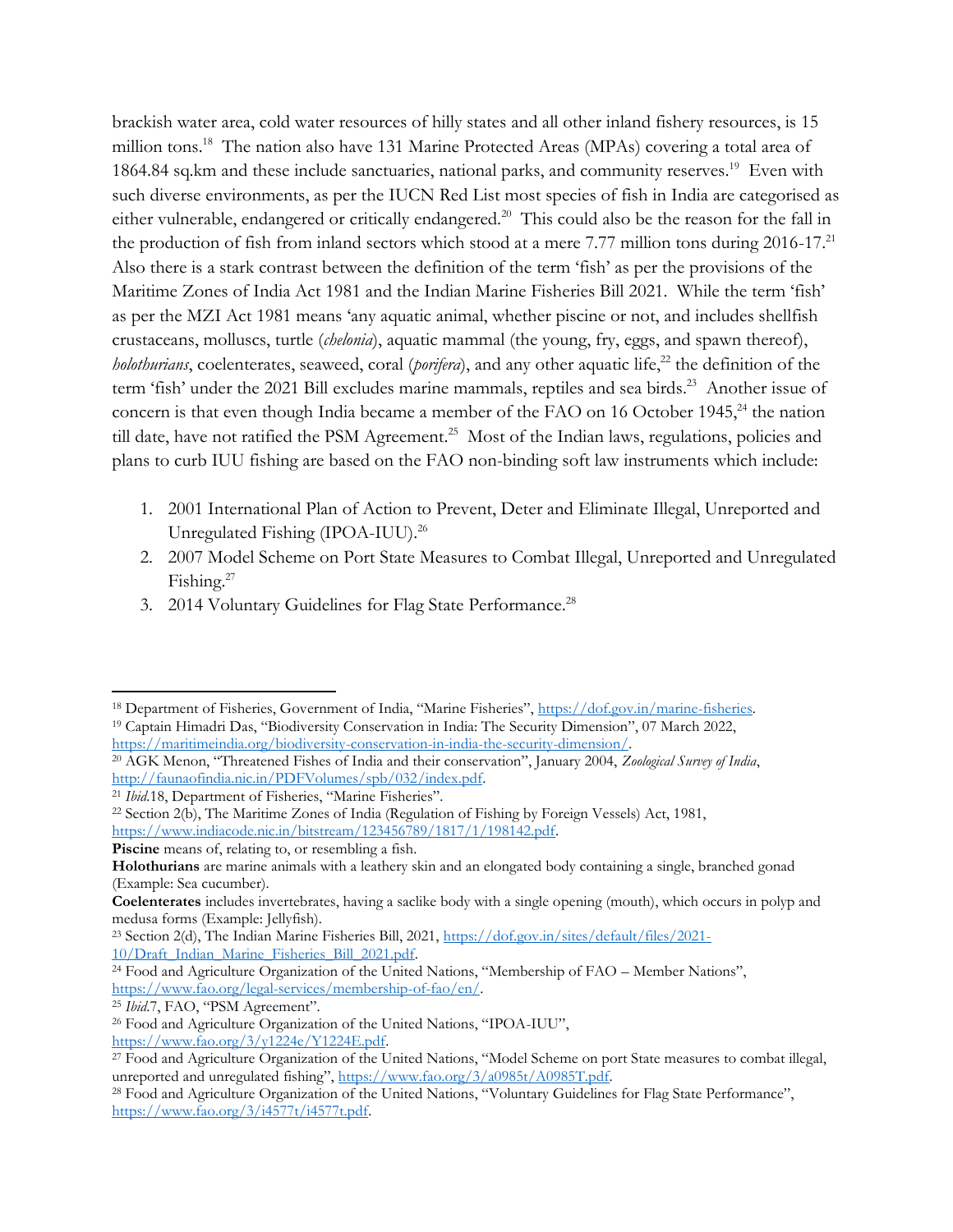- 4. 2014 Voluntary Guidelines for Securing Sustainable Small-scale Fisheries in the context of Food Security and Poverty Eradication (SSF Guidelines).<sup>29</sup>
- 5. 2014 Global Record of Fishing Vessels, Refrigerated Transport and Supply Vessels.<sup>30</sup>
- 6. 2017 Voluntary Guidelines on Catch Documentation Schemes.<sup>31</sup>
- 7. 2018 Voluntary Guidelines on Marking of Fishing Gear.<sup>32</sup>

Also, based on the data retrieved from the IUCN Red List, especially on selected crustaceans, sharks and rays, there is an urgent need to protect marine biodiversity and end IUU fishing activities globally (Fig 2).<sup>33</sup>



**Fig 2:** IUCN Red List of Threatened Species **Source:** IUCN Website <https://www.iucnredlist.org/>

As India is trying its best to achieve SDG 14 by 2030 with the aim of (a) increasing the benefits to small island developing states and to the least developed countries from sustainable use of marine resources, including, through sustainable management of fisheries, aquaculture and tourism, and (b) enhancing the conservation and sustainable use of the oceans and their resources by implementing international law as reflected in the 1982 UNCLOS, which provides the legal framework for the

<sup>29</sup> Food and Agriculture Organization of the United Nations, "Voluntary Guidelines for Securing Sustainable Small-Scale Fisheries in the Context of Food Security and Poverty Eradication", 2014, [https://www.fao.org/3/i4356en/i4356en.pdf.](https://www.fao.org/3/i4356en/i4356en.pdf)

<sup>30</sup> Food and Agriculture Organization of the United Nations, "The Global Record of Fishing Vessels, Refrigerated Transport Vessels and Supply Vessels", 2014, [https://www.fao.org/3/i7337e/i7337e.pdf.](https://www.fao.org/3/i7337e/i7337e.pdf)

<sup>31</sup> Food and Agriculture Organization of the United Nations, "Voluntary Guidelines on Catch Documentation Schemes", 2017, [https://www.fao.org/3/I8076EN/i8076en.pdf.](https://www.fao.org/3/I8076EN/i8076en.pdf)

<sup>32</sup> Food and Agriculture Organization of the United Nations, "Voluntary Guidelines on the Marking of Fishing Gear", 2018, [https://www.fao.org/3/ca3546t/ca3546t.pdf.](https://www.fao.org/3/ca3546t/ca3546t.pdf)

<sup>33</sup> IUCN Red List, [https://www.iucnredlist.org/.](https://www.iucnredlist.org/)